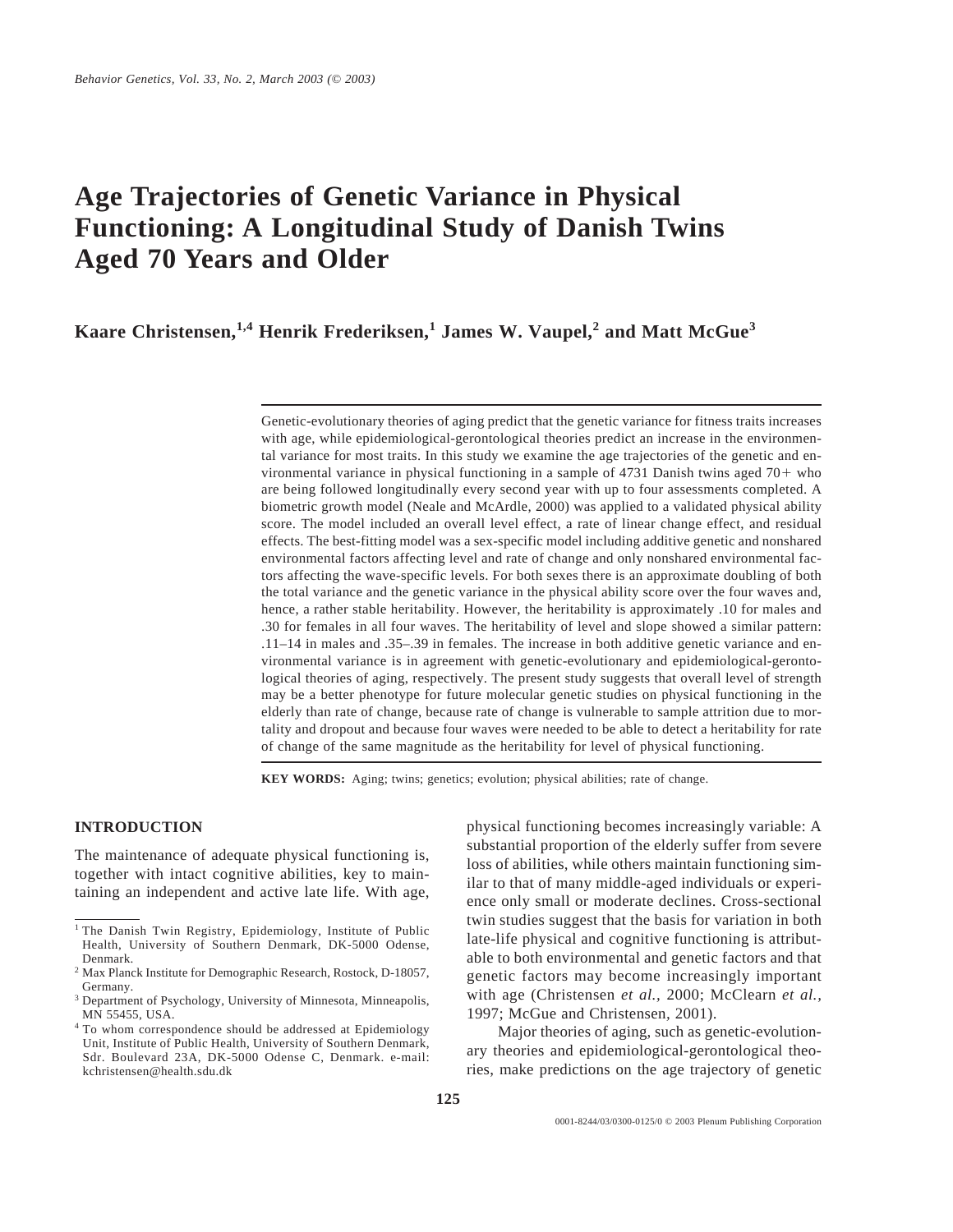and environmental contributors to variance in physical functioning. The genetic-evolutionary theories of aging are based on the proposition that weak natural selection late in life (postreproductive) leads to accumulation of mutations with deleterious late-life effects. These models therefore predict that additive genetic variance will increase with age for fitness traits (i.e., traits associated with reproductive success). This prediction is made by both variants of the genetic-evolutionary hypothesis: the mutation accumulation theory, according to which the mutations are neutral in early life, and the antagonistic pleiotropy theory, according to which the mutations are beneficial in early life but deleterious in late life (Charlewood and Hughes, 1996).

The epidemiological-gerontological theories of aging, on the other hand, consider "wear and tear" as the central mechanism in aging, especially oxidative reactions on a molecular level, but also other chemical reactions, radiations, and so forth (Campisi, 2001). This accumulation of damage over time will lead to an increase in the environmental variance with age. The epidemiological-gerontological theories are often not very explicit in predicting changes in genetic variance, but it is often assumed that the heritability will decrease with age due to increases in environmental variance (Harris *et al.,* 1992). It is important to note that the genetic-evolutionary theories and the epidemiologicalgerontological theories are not mutually exclusive both genetic and environmental variance can increase with age.

Tests of the theories and their predictions about the age trajectories of genetic variance have been performed using both animal and human data. There is a comprehensive experimental literature on *Drosophila melanogaster* addressing the genetic-evolutionary theories of aging. Although results have been conflicting, the overall pattern of findings supports both the mutation accumulation and antagonist pleiotropy theories (Patridge, 2001). In humans, there have been fewer empirical tests of genetic-evolutionary theories of aging. Such studies are difficult primarily because survival data in which the effects of common environment and genetic factors can be disentangled are not readily available and, secondly, because fertility is highly regulated in most human populations (Hughes and Burleson, 2000).

In this study we examine the age trajectory of the genetic variance in physical functioning in a sample of Danish twins aged  $70+$  who are being followed longitudinally every second year with up to four assessments completed. Our analysis of the three first waves of data (Christensen *et al.,* 2002) revealed that the level of physical abilities in females is moderately heritable (.3–4), while the corresponding heritability in males is nonsignificant. In addition, the genetic contribution to rate of change in physical abilities was not statistically significant. A maximum of three assessments covering a span of no more than 4 years, however, may not be long enough for changes in physical functioning to be of sufficient magnitude to allow reliable detection of genetic influences. The present study benefits from the increased power gained by a fourth assessment (Bryk and Raudenbush, 1987). It also allows us to test the predictions of the above-mentioned major theories of aging directly by assessing age changes in genetic and environmental components of variance, a test that was not undertaken in the original study.

# **METHODS**

## **Sample**

The sample is based on participants in the Longitudinal Study of Aging Danish Twins (LSADT) (Christensen *et al.,* 1999). LSADT began in 1995 with the assessment of members of like-sex twin pairs born in Denmark prior to 1920 (i.e., at least 75 years old at the beginning of 1995). The surviving members of the initial cohort were followed up every 2 years in 1997, 1999, and 2001. Additional cohorts were also added at the 1997, 1999, and 2001 assessments and subsequently followed at 2-year intervals. Twin pairs in which both members were alive and born between 1920 and 1923 (i.e., at least age 73 years at the beginning of 1997) were added in 1997; twins born 1920 to 1928 (i.e., at least 70 years old at the beginning of 1999) were added in 1999; and twins born between 1929 and 1930 (i.e., at least 70 years old at the beginning of 2001) were added in 2001. An overview of the LSADT cohort-sequential design is given in Fig. 1.

The sample ascertainment procedures are described briefly here; additional details are given in Christensen *et al.* (1999). The sample was drawn from the older cohorts of the Danish Twin Registry, which includes twins born between 1870 and 1910 and likesex twin pairs born between 1911 and 1930 in Denmark (Hauge, 1981; Holm, 1983). The residence of all eligible and surviving twins was determined from the Danish Central Person Registry just prior to the scheduled time of assessment. Participation rates among survivors in a given wave ranged from approximately 70% to 80%. Christensen *et al.* (1999) report a comparison of participants and nonparticipants in the 1995 survey,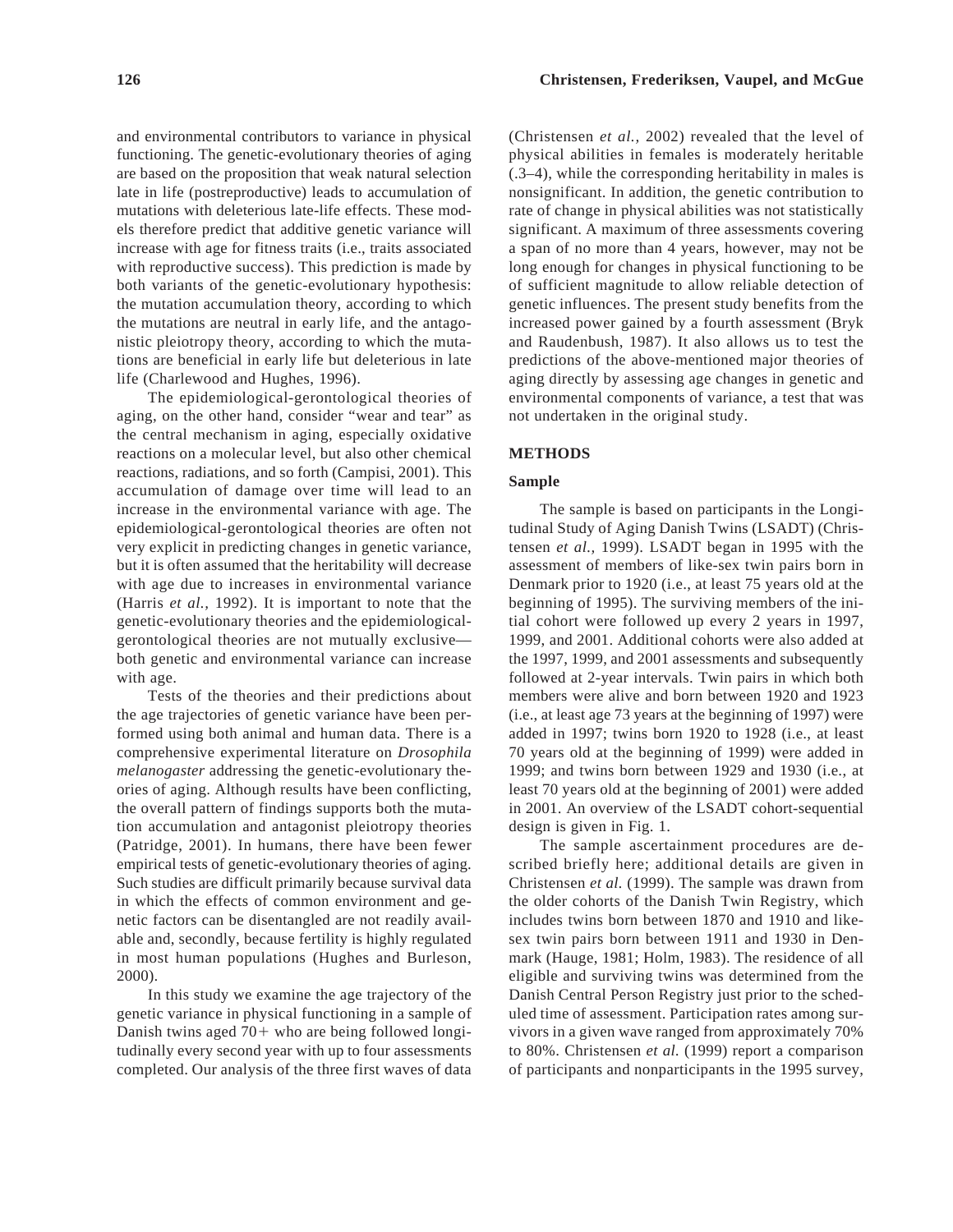

**Fig. 1.** Overview of the Longitudinal Study of Aging Danish Twins (LSADT), which uses a cohort-sequential design.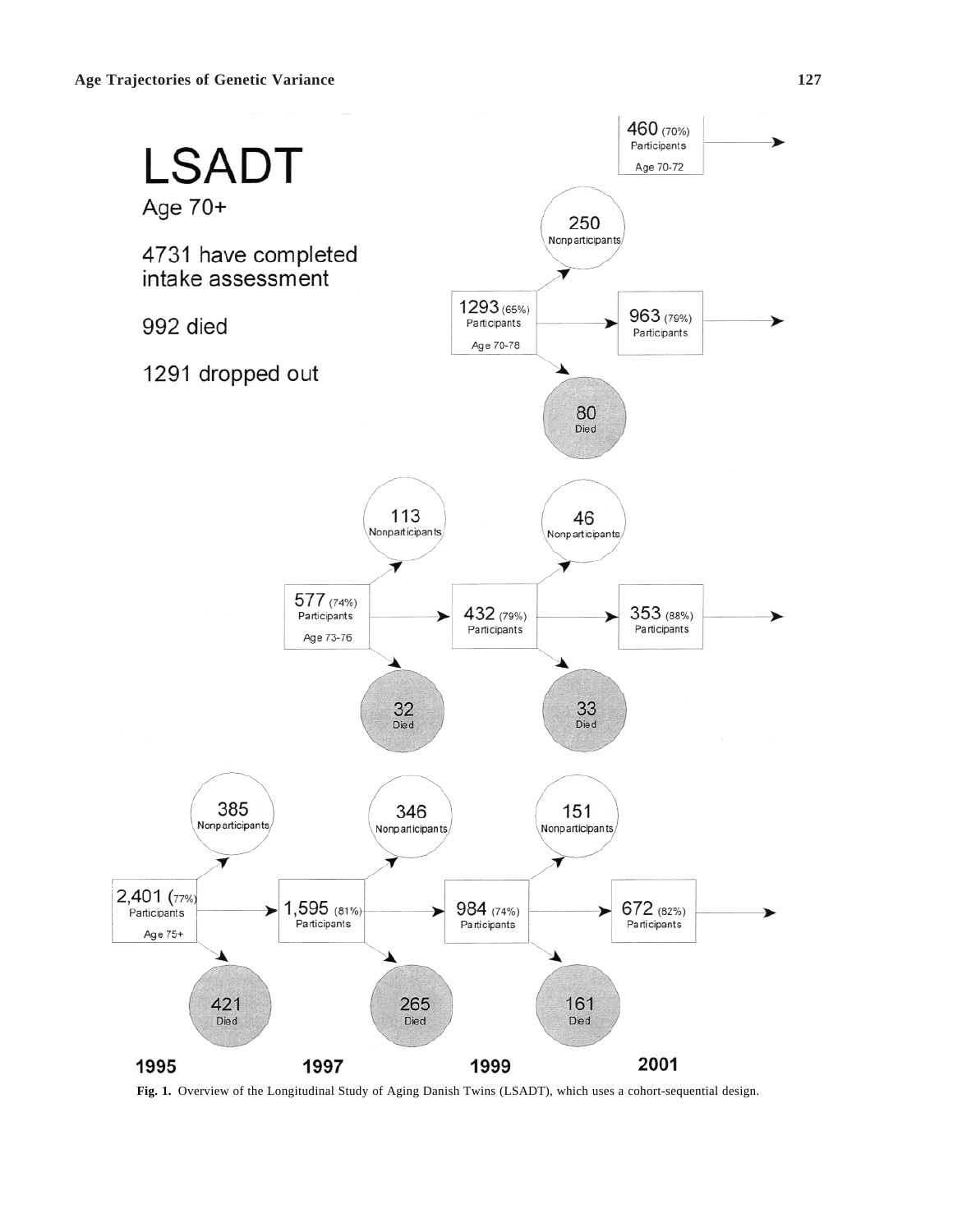showing that participants were slightly but significantly more likely to be male and to have been hospitalized between 1977 and 1994 than were nonparticipants but did not differ significantly from nonparticipants in terms of age and twin zygosity.

A total of 4731 individual twins have completed an LSADT intake assessment, either through in-person interview or by proxy. All but 28 (0.6%) of the 4731 participating twins had a valid intake assessment of physical functioning. Because for the most part twins were selected without regard to their co-twin's mortality (the exception being the 1920 to 1923 birth cohorts, where both twins needed to be alive at the start of 1997 to qualify for participation), many of the participating twins did not have a surviving co-twin who participated in the survey. Among intake participants, there were 2304 individual twins from 1152 intact twin pairs (451 monozygotic [MZ], 661 dizygotic [DZ], 19 of unknown zygosity, and 21 opposite sex) and 2427 single twins.

The analysis reported here is based on the 1112 like-sex twin pairs with known zygosity. Table I gives the number of twins who completed the physical abilities assessment at each of the four waves. A total of 1105 twin pairs and 7 individual twins completed the assessment of physical functioning at intake. Because of the cohort sequential nature of the design and twin mortality, the number of twin pairs available for analysis drops off rapidly with each successive wave. Also given in the table is the mean age of the samples at each assessment wave. Although the interval between assessment waves was fixed at 2 years, the difference in the average age of the sample between successive assessments differs by more than 2 years because the minimum age for eligibility was reduced in each successive survey (i.e., the minimum age was 75 years in 1995 and 70 years in 2001).

# **Procedures**

The assessments were usually completed in the twins' primary residence between February and April of the scheduled year. Assessments were administered by approximately 100 interviewers from the Danish National Institute of Social Research, which has substantial experience interviewing the elderly (Kjøller, 1995; Platz, 1989, 1990). Interviewers completed an extensive training program in the 2 months prior to the start of the survey and were closely monitored during the survey period. Different interviewers interviewed the two members of intact twin pairs, and many interviewers participated in multiple waves. Interviews lasted approximately 60 to 75 minutes and included assessment of physical health, functional status, background demographics, cognitive functioning, and depression symptomatology.

#### **Measures**

## *Functional Abilities*

The instrument (Avlund) used in this study has previously been validated in Denmark (Christensen *et al.,* 2000; Avlund, Davidson, and Schultz-Larsen 1995; Schultz-Larsen, Avlund, and Kreiner, 1992). The assessment of functional abilities was based on selfreport, which has generally been found to be reliable and valid (Kane and Kane, 1981; Jette, 1987). The Avlund instrument has been described in detail previously and has been shown to discriminate levels of functional abilities among community-dwelling elderly through questions about tiredness and the need for personal assistance in relation to functional abilities (Avlund, Davidson, and Schultz-Larsen, 1995; Schultz-Larsen, Avlund, and Kreiner, 1992). The Avlund instrument

**Table I.** Twins Completing the Physical Abilities Assessment at Each Wave of the Longitudinal Study of Aging Danish Twins

| Assessment  | MZ twins |         | DZ twins |         | Total |         | Mean age        |
|-------------|----------|---------|----------|---------|-------|---------|-----------------|
|             | Pairs    | Singles | Pairs    | Singles | Pairs | Singles | (years)<br>(SD) |
| Intake      | 449      | 2       | 656      | 5       | 1105  |         | 76.0(4.6)       |
| Follow-up 1 | 252      | 87      | 333      | 193     | 585   | 280     | 78.3(4.1)       |
| Follow-up 2 | 102      | 89      | 122      | 174     | 224   | 263     | 82.1 (3.8)      |
| Follow-up 3 | 40       | 51      | 37       | 110     | 77    | 161     | 85.6 (3.7)      |

**Note:** The sample is derived from the 1112 like-sex twin pairs with known zygosity. Entries are the numbers of twin pairs and nonmatched single members of twin pairs who completed the physical abilities assessment at each assessment wave. Decline in sample size across successive waves owes primarily to the cohort-sequential design and mortality.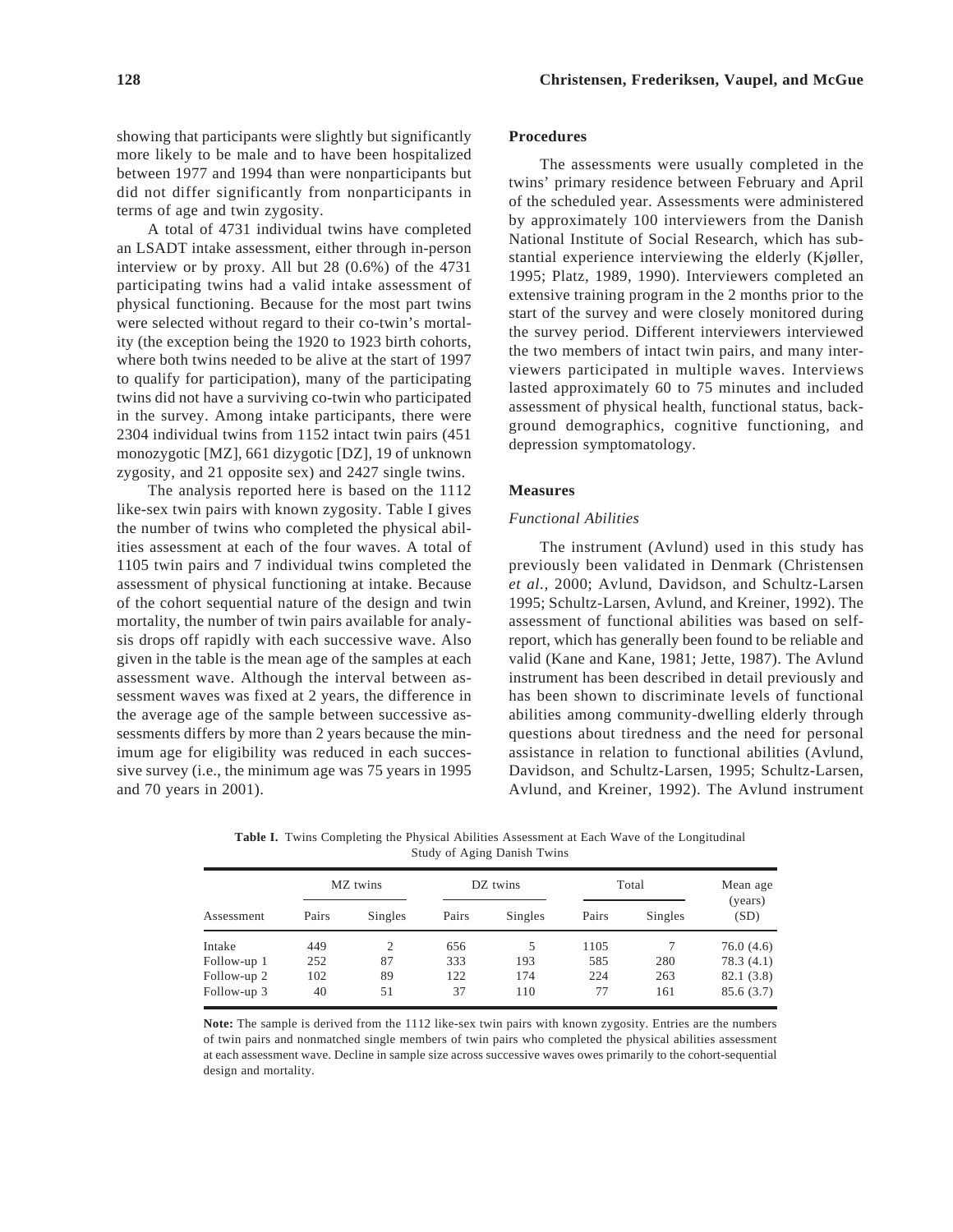was extended to include assessment of need for equipment or aids in relation to functional abilities, based on results showing that equipment and aids can improve functional abilities among the elderly (Manton, Corder, and Stallard, 1993). All the items from the Katz index of Activities of Daily Living were included (Katz *et al.,* 1963), as well as questions about the ability to see, hear, and carry out more demanding activities such as running (Christensen *et al.,* 2000).

To identify meaningful quantitative subscales, the 26 items were factor analyzed in the total LSADT-95 twin sample. All items were rated on a 1 to 4 scale, with the response options as follows:  $4 = \text{can do without fa-}$ tigue,  $3 =$  can do with fatigue or minor difficulties,  $2 =$ can do with aid or major difficulties,  $1 =$  cannot do. In the factor analyses, three factors had an eigenvalue of more than one, but few of the items loaded on the third factor. Therefore, a two-factor solution was adopted. The first factor loaded highest on items dealing with ability to walk, run, climb stairs, and carry weights (including 11 categories "Walk around in the house"; "Walk up and down stairs one floor"; "Walk up stairs to the second floor"; "Able to get outdoors"; "Able to walk 400 meters without resting"; "Do light exercise"; "Do hard exercise"; "Walk in nice weather for  $\frac{1}{2}$  to 1 hour"; "Walk in bad weather for <sup>1</sup> ⁄2 to 1 hour"; "Run 100 meters"; "Carry 5 kilos") and was interpreted to reflect a dimension of strength. The second factor loaded highest on items dealing with ability to dress and wash oneself and get in and out of bed (including 11 categories "Get up from a chair and a bed"; "Able to go to the toilet"; "Wash upper part of body"; "Wash lower part of body"; "Wash hair"; "Dress upper part of body"; "Dress lower part of body"; "Take socks and shoes on and off"; "Comb hair"; "Cut toenails"; "Cut fingernails") and was interpreted to reflect a dimension of agility. Scores for the two dimensions were calculated by taking the average response of items loading highest on the factor or having been judged to be relevant for that dimension. The internal consistency reliability estimate for the strength scale was .93 in both the male and female samples for both the in-person and the proxy interviews. The reliability estimates for the agility scale were also the same for males and females and equaled .91 for the in-person interview and .93 for the proxy interview. These values indicate very reliable scales. The correlation was .77 between the strength and the agility scales. The later surveys yielded very similar results. In this study we focus on the strength scale, since agility scale scores varied little among younger participants and so the scale was dropped from the assessment in 1999.

Strength scores were corrected for the effects of gender and intake age prior to biometric analysis of the twin data by subtracting from each individual's observed strength score the appropriate age-gender group mean. Eight intake age-gender groups were formed for this purpose (two genders by four intake age-groups, 79 years and younger, 80–84 years, 85–89 years, and 90 years and older). Although age and gender effects can be modeled directly in the growth model analyses (McArdle *et al.,* 2002), we elected to account for these effects prior to the growth-curve analysis because of the small size of some of the gender-age combinations (e.g., nonagenarian males). Correlations among the age-gender adjusted intake and follow-up strength scores across the successive waves of assessment are given in Table II. As expected, the correlations decrease as a function of retest interval, with assessments separated by a single wave correlated .66–80, assessments separated by two waves correlated .57–.68, and the assessments separated by three waves correlated .55 (Table II).

# *Zygosity*

Twin zygosity was based on a self-report questionnaire completed by members of the Danish Twin Registry when the sample was predominantly in middle age. The questionnaire method used to establish zygosity in the Danish Twin Registry has been validated against methods based on genetic markers and found to result in error rates of less than 5% (Hauge, 1981).

# **Statistical Procedures**

Biometric analysis of twin data (Neale and Cardon, 1992) assumes that the phenotypic variance in a quantitative trait can be decomposed into components attrib-

**Table II.** Retest Correlations for Strength Scores for 2-Year Retest Intervals in Danish Twins Aged 70+

|             | Intake            | Follow-up         | Follow-up<br>2   | Follow-up<br>3 |
|-------------|-------------------|-------------------|------------------|----------------|
| Intake      |                   |                   |                  |                |
| Follow-up 1 | .76<br>$N = 2976$ |                   |                  |                |
| Follow-up 2 | .68<br>$N = 1318$ | .80<br>$N = 1318$ |                  |                |
| Follow-up 3 | .55<br>$N = 660$  | .57<br>$N = 660$  | .66<br>$N = 665$ |                |

**Note:** Correlations are based on age-gender adjusted scores and are all significantly greater than zero at  $p < .001$ .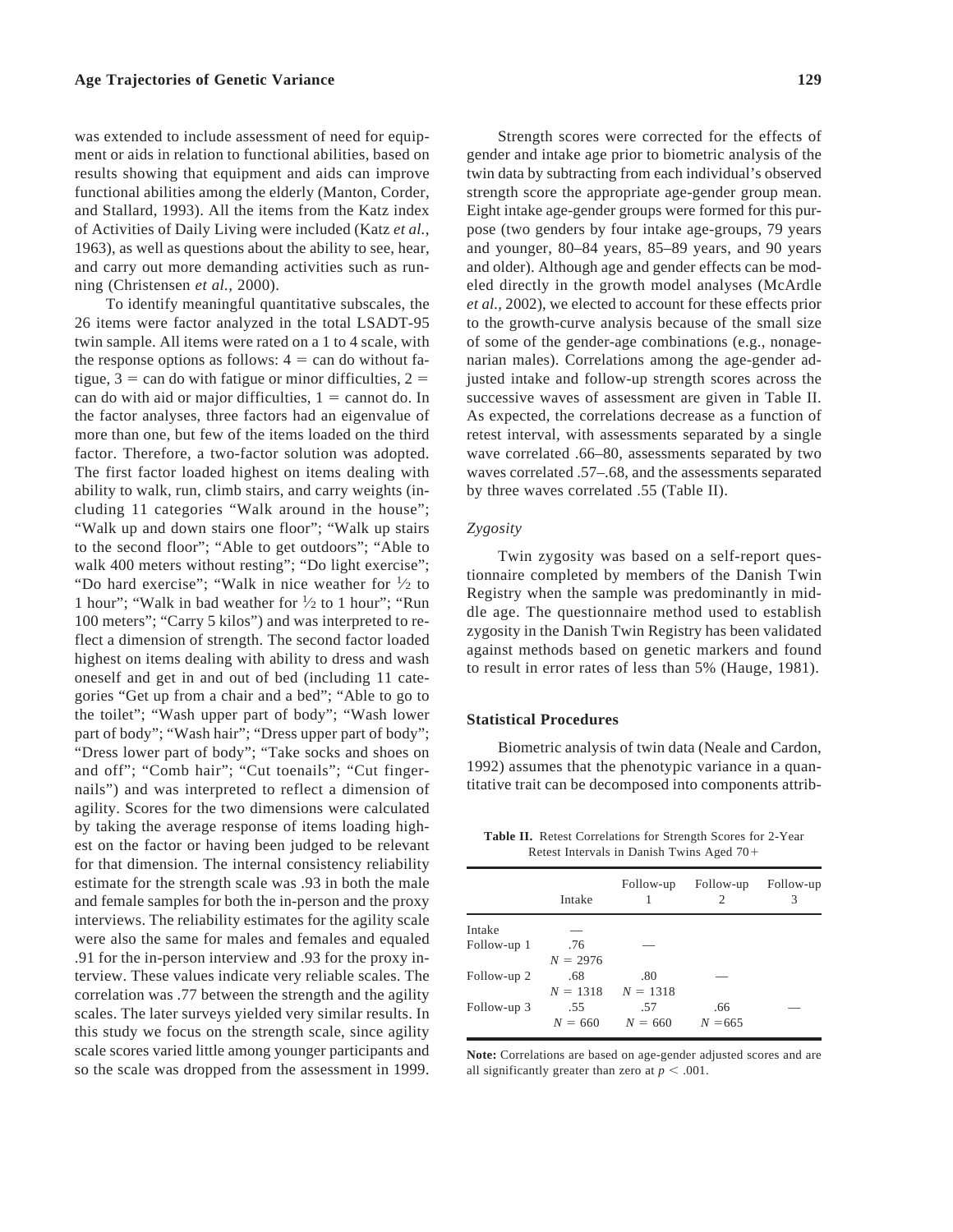utable to additive genetic effects (denoted as A), shared environmental effects (C, those environmental effects that are shared by reared-together relatives), and nonshared environmental effects (E, those environmental effects that differ for relatives). Under the additional assumption that shared environmental effects contribute equally to the similarity of MZ and DZ twins (i.e., the Equal Environmental Similarity Assumption), the separate contributions of these three variance components are estimable because MZ twins share 100% of the additive genetic effects, whereas DZ twins share on average only 50% of these effects. The Equal Environmental Similarity Assumption has received consistent support in the behavioral genetic literature (Plomin *et al.,* 2001).

The analysis reported here is based on the biometric growth-model approach proposed by Neale and McArdle (2000). A schematic representation of the model is given in Fig. 2. Conceptually, the model decomposes an observed phenotypic score (P) into general level (L), and rate-of-linear-change or slope (S) effects and wave-specific or residual effects (E). The L and S effects are general in that they contribute to variance at all four waves of assessment, while the residuals are specific because they contribute to variance at one wave only. Additive genetic, shared environmental, and nonshared environmental factors are allowed to contribute to variance at both the general and wavespecific levels. General effects are correlated, but residual effects are not. The mean scores at the four waves, which for simplicity are not represented in the figure, are modeled in terms of the means for L and S following the logic given by Neale and McArdle (2000). With four waves of assessment, quadratic and cubic as well as linear components of change could in principle be investigated. Because it is very difficult to resolve higher-



**Fig. 2.** General linear biometric growth model following Neale and McCardle (2000) fit to the twin data. P<sub>i</sub>  $(i = 1, \ldots, 4)$  refers to the observed strength scores at the four assessment waves; L refers to an overall level effect, constrained to contribute equally to variance in the four phenotypes; S refers to a linear rate of change or slope effect; and  $A_i$ ,  $C_i$ , and  $E_i$  (i = 1, . . . 4) refer, respectively, to the residual additive genetic, shared environmental, and nonshared environmental effects for the four assessments. The general L and S effects are also decomposed into correlated additive genetic ( $A_L$  and As), shared environmental ( $C_L$  and Cs), and nonshared environmental ( $E_L$  and Es) effects. Lowercase letters refer to the path coefficients and correlations estimated in the growth model. Loadings for L are fixed at 1.0 to ensure it specifies a level effect, and loadings for S are fixed at a linear progression to ensure that it captures the slope effect. Structure for means, although not given in the figure, follows the same structure imposed on the variances.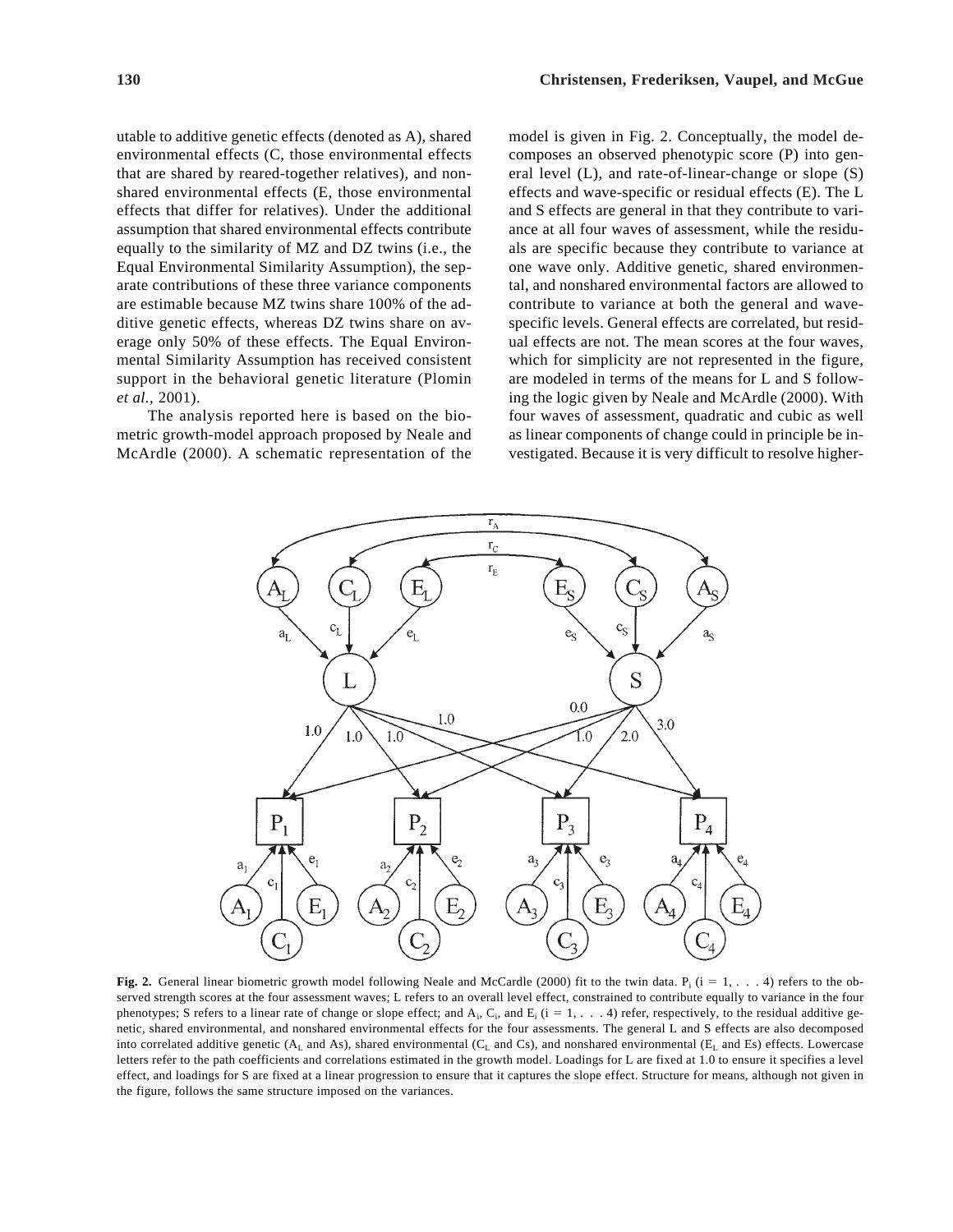level polynomial effects with only four waves of data, especially when individuals having three or four observations represent a minority of the sample, however, we have modeled only the linear component of change.

Models were fit to the raw twin data using Mx (Neale *et al.,* 2001), which allowed us to analyze all relevant twin data regardless of the number of assessments completed. In this way we maximized the precision of parameter estimation and the power of hypothesis testing. The raw data option in Mx also allows us to model the missing data (as might occur, for example, due to mortality or participant dropout). Specifically, parameter estimates and model test statistics were adjusted for missing data under the assumption that, conditional on the observations that had been made, the individual's data were missing at random (Little and Rubin, 1987). This treatment of missing data has been shown to produce more precise estimates of parameters than analysis of summary variance-covariance matrices and mean vectors where cases were deleted when even one observation was missing (Greenland and Finkle, 1995).

Models were fit by maximum likelihood by estimating parameters so as to minimize minus two times the natural logarithm of the multivariate normal likelihood  $(-21nL)$ . The minimized value of this function can also be used to test the relative fit of alternative models. That is, under standard likelihood theory, if  $-21nL_0$  is the minimized value for a base model that involves the estimation of  $p_0$  model parameters, and  $-21nL_1$  is the minimized value for a reduced model that includes a subset of  $p_1$  of these parameters, then the difference in the two minimized functions (i.e.,  $-21nL_1 - [-21nL_0]$ ) is distributed as a  $\chi^2$  statistic on  $(p_0 - p_1)$  degrees of freedom (df). We used the differences in  $-21nL$  to test a series of null hypotheses fol-

lowing the logic outlined by Neale and McArdle (2000). The Akaike Information Criteria (AIC =  $\chi^2$  -2df) (Akaike, 1987) was used to supplement the  $\chi^2$  goodness-of-fit tests. The AIC balances model fit with model parsimony and is often preferred in large samples like ours where even minor deviations can result in significant  $\chi^2$  tests. Models that minimize AIC are preferred.

## **RESULTS**

#### **Twin Resemblance**

Twin correlations were estimated in two ways: (1) using only the pairs where both twins participated and had a valid strength score and (2) using simultaneously all available data under the assumption that data were missing at random. Table III shows that the two approaches yielded very similar results except at followup 3, where the number of intact pairs is small. The MZ correlation is consistently greater than the DZ correlation except at the last wave, when the sample size drops to only 77 pairs. Because the growth models make use of all available data, they provide a more sensitive test of the existence of genetic influences than the simple comparison of twin correlations embodied in Table III.

Prior to fitting growth models, we fit a series of Cholesky models to determine which components, A, C, and E, were needed in the model and whether there was evidence for sex differences. Table IV gives the fit statistics for the various Cholesky models. AE models fitted better than ACE and CE models, and models that allowed for sex differences fit better than models where parameter estimates were constrained to be equal

**Table III.** Twin Correlations for Age-Gender Adjusted Strength Scores

|             |                     | Females           |                   | Males               |  |  |
|-------------|---------------------|-------------------|-------------------|---------------------|--|--|
|             | MZ.                 | DZ.               | МZ                | DZ.                 |  |  |
| Intake      | $0.33**$            | 0.07              | $0.11*$           | 0.04                |  |  |
|             | $(0.33**, N = 276)$ | $(0.06, N = 411)$ | $(0.08, N = 173)$ | $(0.00, N = 245)$   |  |  |
| Follow-up 1 | $0.31**$            | $0.11*$           | $0.13*$           | $0.15*$             |  |  |
|             | $(0.26**, N = 155)$ | $(0.04, N = 215)$ | $(0.08, N = 97)$  | $(0.16^*, N = 118)$ |  |  |
| Follow-up 2 | $0.31**$            | $0.15*$           | $0.23*$           | $0.07*$             |  |  |
|             | $(0.29**, N = 66)$  | $(0.12, N = 82)$  | $(0.17, N = 36)$  | $(0.06, N = 40)$    |  |  |
| Follow-up 3 | $0.31*$             | 0.09              | 0.04              | $0.22*$             |  |  |
|             | $(0.17, N = 29)$    | $(0.14, N = 24)$  | $(-0.11, N = 11)$ | $(0.54*, N = 13)$   |  |  |

**Note:** Correlations were estimated under the assumption that missing observations were missing at random and so make use of all available data. Correlations given in parentheses are the traditional intraclass correlations based on only those twin pairs (*N*) where both participated and had a valid strength score.  $* p < .05, ** p < .01.$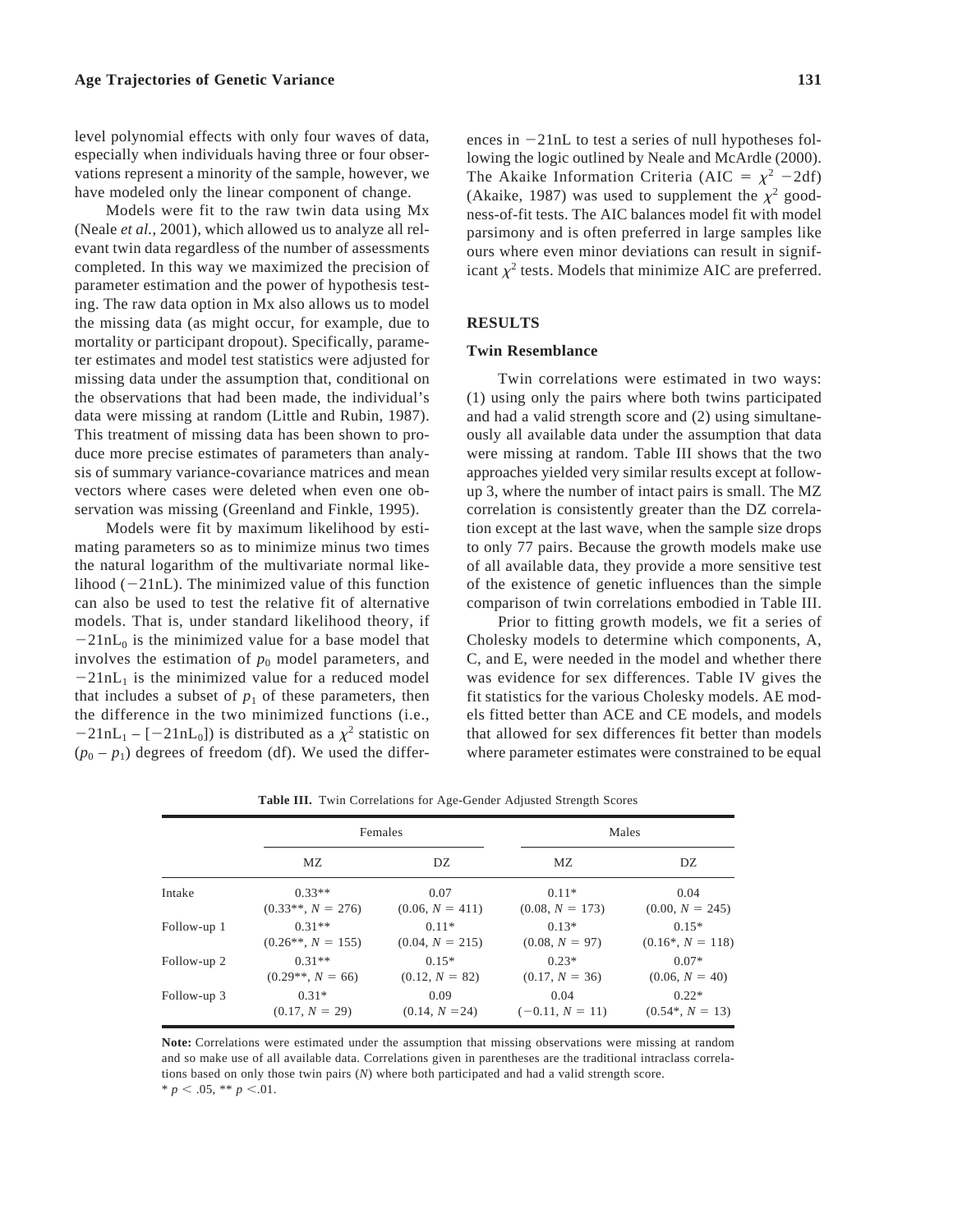|                       |             |      |                 | Fit relative to general base model |          |         |  |
|-----------------------|-------------|------|-----------------|------------------------------------|----------|---------|--|
|                       | $-2 \ln(L)$ | df   | $\Delta \chi^2$ | $\Delta df$                        | p        | AIC     |  |
| 1. General base model | 8075.6      | 4517 |                 |                                    |          |         |  |
| Sex differences       |             |      |                 |                                    |          |         |  |
| 2. Cholesky ACE       | 8227.5      | 4617 | 151.9           | 100                                | .001     | $-48.1$ |  |
| 3. Cholesky AE*       | 8231.8      | 4637 | 156.2           | 120                                | .015     | $-83.8$ |  |
| 4. Cholesky CE        | 8241.0      | 4637 | 165.4           | 120                                | .004     | $-74.6$ |  |
| 5. Cholesky E         | 8278.5      | 4657 | 202.9           | 140                                | .0004    | $-77.1$ |  |
| No sex differences    |             |      |                 |                                    |          |         |  |
| 6. Cholesky ACE       | 8279.7      | 4647 | 204.1           | 130                                | .00004   | $-55.9$ |  |
| 7. Cholesky AE        | 8279.8      | 4657 | 204.2           | 140                                | .0003    | $-75.8$ |  |
| 8. Cholesky CE        | 8289.9      | 4657 | 214.3           | 140                                | .00005   | $-65.7$ |  |
| 9. Cholesky E         | 8319.1      | 4667 | 243.5           | 150                                | < 0.0001 | $-56.5$ |  |
|                       |             |      |                 |                                    |          |         |  |

**Table IV.** Cholesky Model Fit Statistics

**Note:** A = additive genetic factor; C = shared environmental factor; E = nonshared environmental factor;

 $AIC = Akaike Information Criterion.$ 

\* Best-fitting model according to AIC.

in the male and female samples. Therefore, the growth models were fit separately to the male and female samples and were all based on an AE parametrization.

Table V gives the fit statistics for the growth models that were fit to the twin data. In total there are 16 parameters estimated in the general growth model: (1) 4 parameters corresponding to the general A and E effects for level and slope, (2) 2 parameters for the correlation between the general A and E effects, (3) 8 parameters corresponding to the wave-specific A and E effects, and

|                                                 |             |      |                 |             | Fit relative to model 1 in Table IV |            |  |
|-------------------------------------------------|-------------|------|-----------------|-------------|-------------------------------------|------------|--|
|                                                 | $-2 \ln(L)$ | df   | $\Delta \chi^2$ | $\Delta df$ | $\boldsymbol{p}$                    | <b>AIC</b> |  |
| Full growth model with sex difference           | 8267.2      | 4661 | 191.6           | 144         | .005                                | $-96.4$    |  |
| Orthogonal level and slope                      |             |      |                 |             |                                     |            |  |
| Males                                           | 8269.1      | 4663 | 193.5           | 146         | .005                                | $-98.5$    |  |
| Females                                         | 8267.6      | 4663 | 192.0           | 146         | .006                                | $-100.0$   |  |
| Both                                            | 8269.6      | 4665 | 194.0           | 148         | .007                                | $-102.0$   |  |
| No general A                                    |             |      |                 |             |                                     |            |  |
| Males                                           | 8271.3      | 4664 | 195.7           | 147         | .004                                | $-98.3$    |  |
| Females                                         | 8300.1      | 4664 | 224.5           | 147         | < .0001                             | $-69.5$    |  |
| Both                                            | 8304.3      | 4667 | 228.7           | 150         | .004                                | $-71.3$    |  |
| No general E                                    |             |      |                 |             |                                     |            |  |
| Males                                           | 8568.9      | 4664 | 493.3           | 147         | < .0001                             | 199.3      |  |
| Females                                         | 8813.4      | 4664 | 737.8           | 147         | < .0001                             | 443.8      |  |
| <b>B</b> oth                                    | 9115.1      | 4667 | 1039.5          | 150         | < .0001                             | 739.5      |  |
| No specific A                                   |             |      |                 |             |                                     |            |  |
| Males                                           | 8367.2      | 4665 | 191.6           | 148         | .009                                | $-104.4$   |  |
| Females                                         | 8268.0      | 4665 | 192.4           | 148         | .008                                | $-103.6$   |  |
| Both                                            | 8268.0      | 4669 | 192.4           | 152         | .015                                | $-111.6$   |  |
| No specific A, orthogonal,<br>No sex difference | 8317.3      | 4683 | 241.7           | 166         | .0001                               | $-90.3$    |  |
| No specific A, orthogonal, sex difference       | 8270.1      | 4673 | 194.5           | 156         | .02                                 | $-117.5$   |  |

**Table V.** Model Fit Statistics

**Note:** Models are based on the path diagram given in Fig. 2.  $A =$  additive genetic factor;  $C =$  shared environmental factor;  $E =$  nonshared environmental factor;  $AIC = Akaike$  Information Criterion.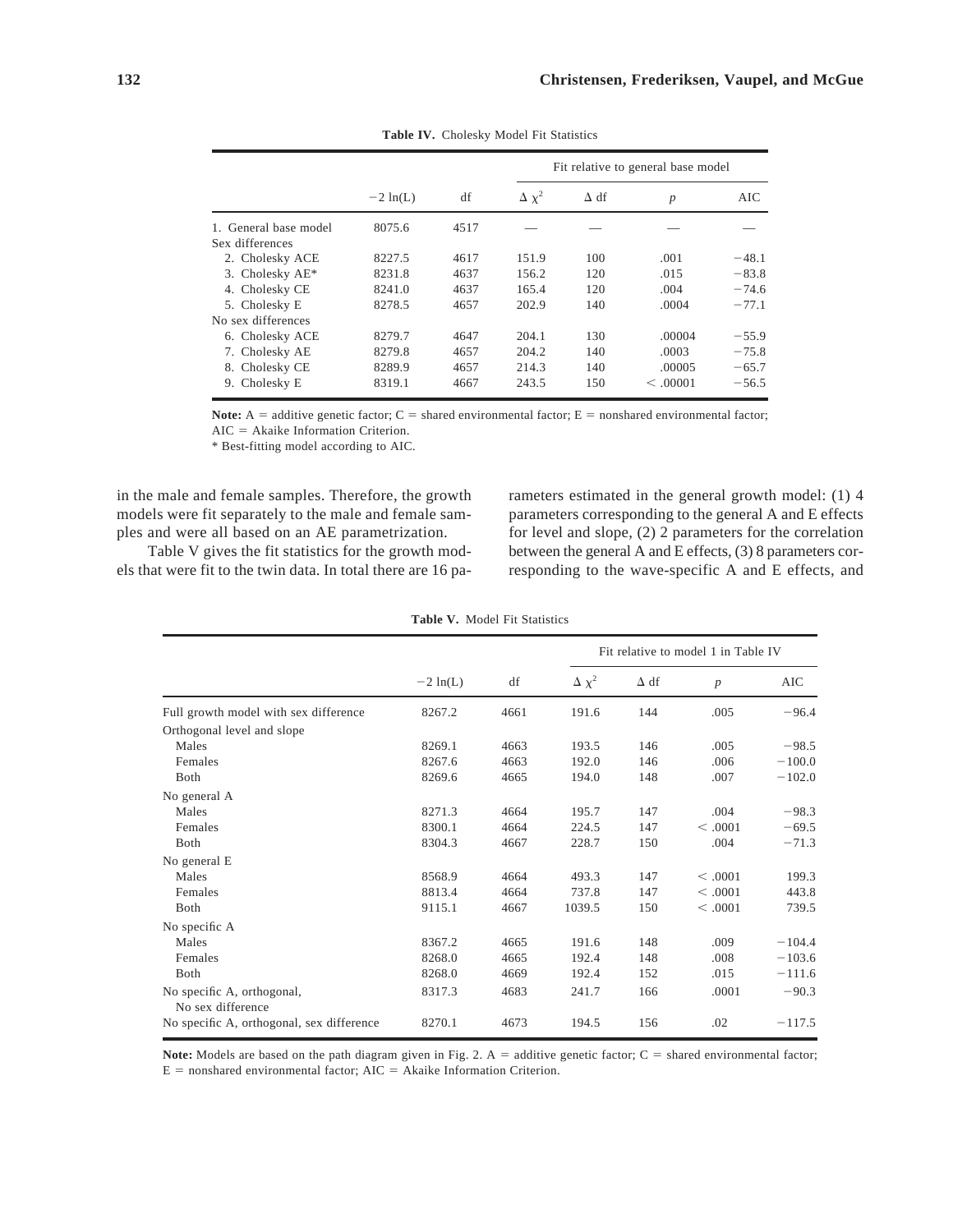(4) 2 parameters corresponding to the means for the L and S effects. Fit of the growth models was compared with the general base model (i.e., all variances, covariances, and means freely estimated) given in Table IV. As seen in Table V, the analyses of the relative fit of the specific models to the general growth model indicate that the following parameters can individually be fixed to zero without resulting in a statistically significant decrease of model fit: (1) the two general factors correlations ( $r_A = 0$ ,  $r_E = 0$ ) and (2) wave-specific additive genetic effects  $(A_i = 0$  for  $i = 1, \ldots 4$ .). Deleting the general A or E effects on L and S results in a significant increment in the  $\chi^2$  test statistic for females, while for males general A was statistically nonsignificant (note that the specific E effects must be included in all models to account for the effects of measurement error). The last model in Table V (no general factor correlations and no specific A) fits the data well relative to the general growth model when sex differences are allowed  $(\chi^2 =$ 2.9 on 12 df,  $p > .99$ ) and gives minimum AIC (-117.5) among all the models tested.

This model contains 10 estimated parameters for each sex: (1) uncorrelated A effects for level and slope, (2) uncorrelated E effects for level and slope, (3) a specific E effect for each assessment wave, and (4) means for level and slope (Fig. 3).

Parameter estimates for the best-fitting model are given in Table VI. The change in the total variance in strength score over the four waves is statistically significant for both males and females, while the change in genetic variance is statistically significant for females only. There is an approximate doubling of both the total variance and the genetic variance in strength score over the four waves and, hence, a rather stable heritability. However, the heritability in all four waves is around .10 for males and around .30 for females for strength scores. The heritability of level and slope showed a similar pattern: .11–14 in males and .35–39 in females.

#### **DISCUSSION**

This study of Danish twins aged  $70+$  followed longitudinally with assessments every 2 years for up to 6 years showed that there was an overall approximate doubling in variance in physical functioning over 6 years, for both males and females. We also observed an approximate doubling of the genetic variance over this time span. Hence, the heritability was stable over time



Fig. 3. Best-fitting model was a sex-specific model with no correlation between level (L) and slope (S) effects, no shared environmental effects at either the general or specific levels, and no wave-specific genetic effects (path coefficients (males/females)).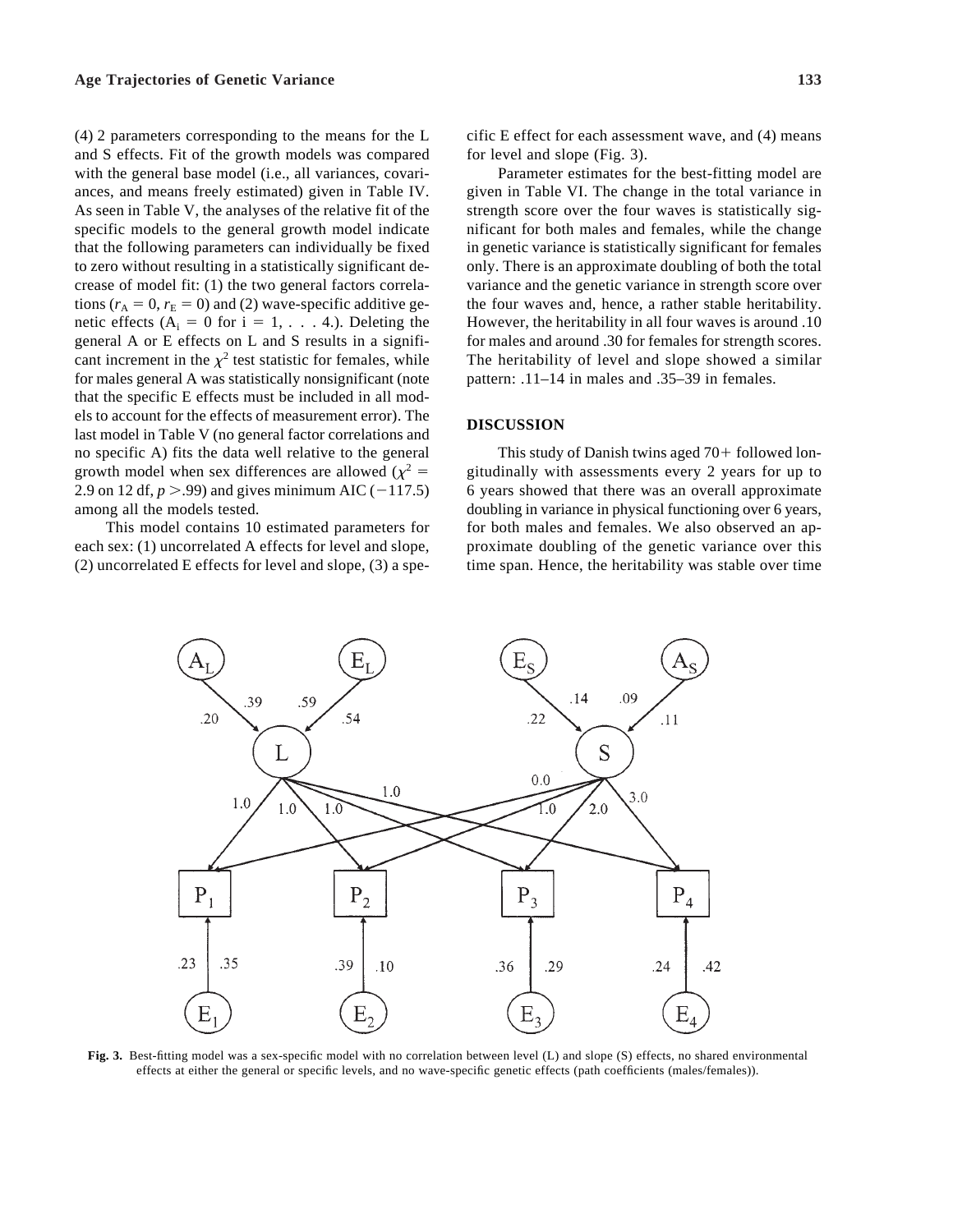|                        | Intake     | Follow-up 1 | Follow-up 2 | Follow-up 3 | Level      | Slope      |
|------------------------|------------|-------------|-------------|-------------|------------|------------|
| Mean                   |            |             |             |             |            |            |
| Males                  | 3.1        | 2.9         | 2.6         | 2.4         | 3.1        | $-.21$     |
| Females                | 3.1        | 2.9         | 2.7         | 2.6         | 3.1        | $-.18$     |
| Variance total         |            |             |             |             |            |            |
| Males                  | .45        | .61         | .76         | .97         | .40        | .057       |
| Females                | .57        | .58         | .66         | .90         | .45        | .031       |
| Variance genetic       |            |             |             |             |            |            |
| Males                  | .04        | .05         | .07         | .11         | .04        | .008       |
| Females                | .16        | .17         | .21         | .27         | .16        | .012       |
| Variance environmental |            |             |             |             |            |            |
| Males                  | .41        | .56         | .69         | .86         | .36        | .049       |
| Females                | .41        | .41         | .45         | .63         | .29        | .019       |
| Heritability           |            |             |             |             |            |            |
| Males                  | .09        | .08         | .10         | .11         | .11        | .14        |
|                        | (.00, .23) | (.00, .19)  | (.00, .23)  | (.00, .31)  | (.00, .26) | (.00, .49) |
| Females                | .28        | .29         | .31         | .30         | .35        | .39        |
|                        | (.18, .35) | (.20, .38)  | (.21, .41)  | (.17, .41)  | (.23, .46) | (.03, .72) |

**Table VI.** Parameter Estimates from Best-Fitting Model

**Note:** Best-fitting model is given in Fig. 3. The change in total variance over the four waves is statistically significant for both males and females, while the change in genetic variance is statistically significant for females only. Numbers given in parentheses are 95% confidence intervals.

but at a considerably higher level for females than for males. This pattern with an increase in both additive genetic variance and environmental variance is in agreement with the genetic-evolutionary and the epidemiological-gerontological theories of aging, respectively.

There are a number of limitations in the study. In relation to the genetic-evolutionary theory it is a central question whether physical abilities at age  $70+$  can be regarded as a fitness trait. Morphological features are usually not considered to be fitness traits, but physical abilities at older ages correlate to strength measures in midlife (Rantaner *et al.,* 1999), and it seems very likely that strength in midlife in the course of human evolution has been associated with reproductive success and offspring survival. Another concern regarding the present study could be that the followup time is limited to 6 years. However, there is a substantial change in both mean and variance over this short period, and the overall change in variance is approximately two fold. Finally, it must be considered to which degree the results are dependent on the growth model implemented. It is reassuring, though, that the censored twin correlations reported in Table III (based simply on the twin pairs in which both participated and had a valid strength score) are very similar to the growth model–derived correlations, except in the fourth wave, where also the numbers of the intact pairs were small.

The analyses of the heritability of the level and the rate of change in this study confirm our analyses of the first three waves, which showed that the level of physical abilities in females is moderately heritable (.3–4), whereas the corresponding heritability in males is nonsignificant (Christensen *et al.,* 2002). While the analyses of the first three waves yielded no evidence for a genetic component to the rate of change, the new finding here is that the four-wave analysis was able to detect a significant heritability of the slope of the same magnitude as on the level. It has recently been suggested that rate of change phenotypes may be especially appropriate targets for molecular genetic investigations aimed at identifying the specific genes influencing human aging (NIA Aging and Genetic Epidemiology Working Group, 2000). This recommendation does not appear to receive support in the previous investigations of rate of change phenotypes that have reported relatively low levels of heritability (Christensen *et al.,* 2002). Even if the present study did detect a moderate heritability for rate of change when all four waves were included, it may still be more promising to focus on mean level of physical functioning at the present early stage of identifying genetic factors of importance for the aging process. The limits of rate of change measures are evident in our findings. First, the assessment of rate of change is especially vulnerable to sample attrition due to mortality and nonresponse; it is not possible to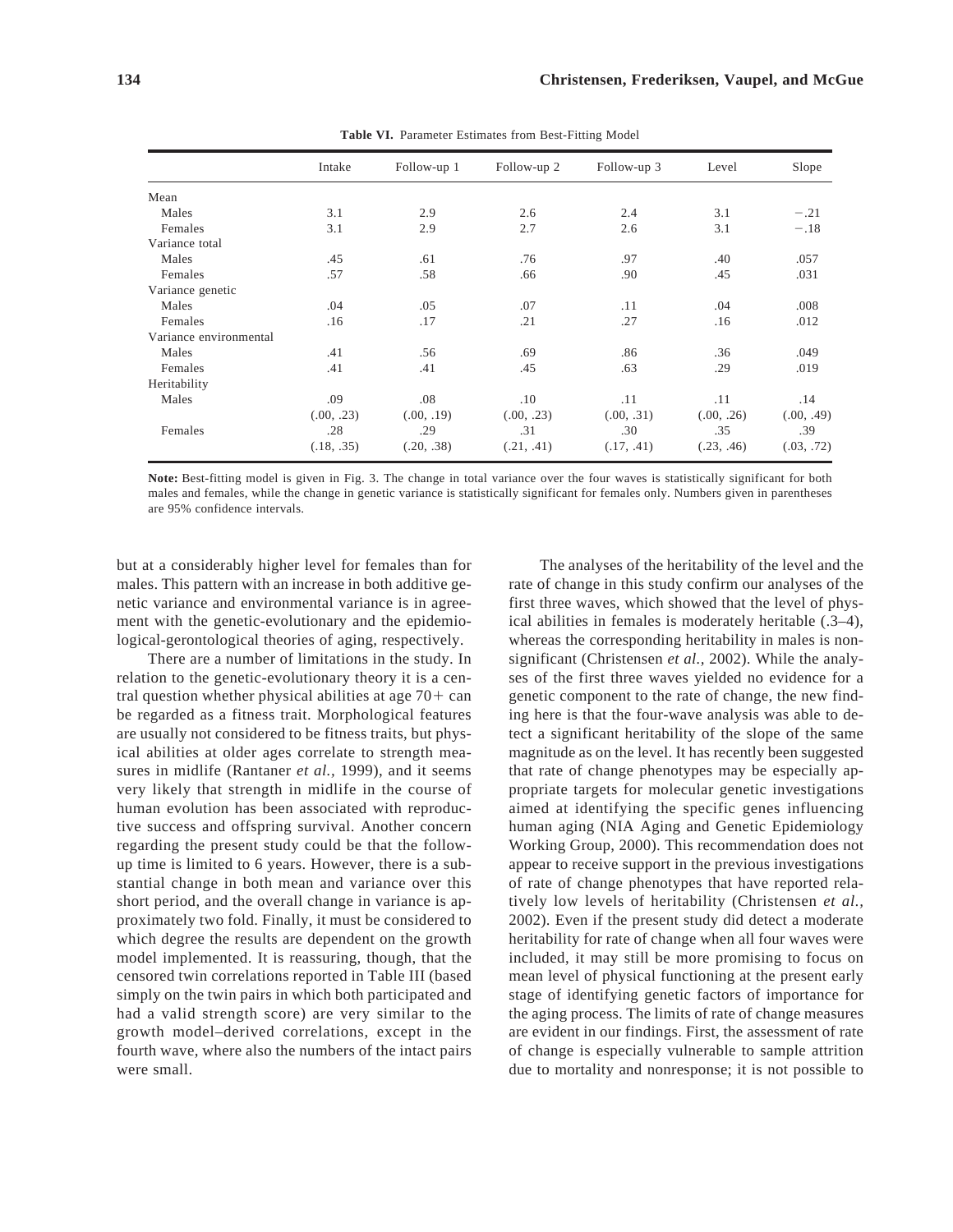reliably establish a rate of change phenotype for individuals who do not participate in multiple waves. Second, the rate of change for physical abilities appears to be only moderately heritable, at least over the time span we explored. Everything else being equal, it likely will be easier to identify genes for phenotypes that are more rather than less heritable. Although the estimated heritability of level of physical functioning did not exceed that for rate of change, environmentally induced fluctuations are more easily controlled for the former as compared with the latter by aggregating multiple observations. Nonetheless, our failure to find a significant genetic correlation between the level and slope effects suggests that distinct genetic factors influence the two aspects of late-life physical functioning. Consequently, if the limitations associated with the assessment of rate of change phenotypes could be overcome (e.g., by assessing rate of change over an extended interval from middle to late age), molecular genetic inquiry may be warranted.

We have recently reported on hand grip strength in 1757 Danish twin pairs aged 45–96 (including the twins comprised in the present study, who had grip strength assessed as part of LSADT-1999 and LSADT-2001). Grip strength discriminates functioning in all age-groups, correlates with Activities of Daily Living (ADL) function (Nybo *et al.* 2001), predicts incident disability (Rantanen *et al.,* 1999), and is highly correlated with muscular power in other muscular groups (Rantaner *et al.,* 1994). We found that grip strength had a heritability of 52% (95% confidence interval [CI]: 48% to 55%) in both sexes across all age-groups studied. For males this contrasts with the present study, where we found a small heritability for the strength scale. This is surprising, since the two measurements correlate among LSADT participants  $(r = .40-.50)$ , and the two-year test-retest correlation for the strength score is approximately .7 and for hand grip .8, indicating reliable measurements. The reason for this discrepancy is unknown. The high heritability found for grip strength across sex and age-groups indicates that grip strength is a suitable phenotype for identifying genetic variants of importance to middle- and late-life physical functioning, although we cannot be sure that the same genetic factors are acting at middle age and among the oldest-old. Currently we are using hand grip level in a study of extreme concordant and extreme discordant DZ pairs from LSADT-1999 and LSADT-2001 in a genome-wide search for genetic factors affecting physical functioning in second half of life (Frederiksen *et al.,* 2002).

#### **ACKNOWLEDGMENTS**

This work was supported by the U.S. National Institute on Aging research grant NIA-P01-AG08761 and the Danish National Research Foundation.

## **REFERENCES**

- Akaike, H. (1987). Factor analysis and AIC. *Psychometrica* **52**:317–332.
- Avlund, K., Davidsen, M., and Schultz-Larsen, K. (1995). Changes in functional ability from age 70 to age 75: A Danish longitudinal study. *J. Aging Health* **7**:254–282.
- Bryk, A. S., and Raudenbush, S. W. (1987). Application of hierarchical linear models to assessing change. *Psychol. Bull.* **101**:147–158.
- Campisi, J. (2001). From cells to organisms: Can we learn about aging from cells in culture? *Exp. Gerontol.* **36**:607–618.
- Charlewood, B., and Hughes K. A. (1996). Age-specific inbreeding depression and components of genetic variance in relation to the evolution of senescence. *Proc. Natl. Acad. Sci. USA* **93**:6140–6145.
- Christensen, K., Gaist, D., Vaupel, J. W., and McGue, M. (2002). Genetic contribution to rate of change in functional abilities among Danish twins aged 75 years and older. *Am. J. Epidemiol.* **155**:132–139.
- Christensen, K., Holm, N. V., McGue, M., Corder, L., and Vaupel, J. W. (1999). A Danish population-based twin study on general health in the elderly. *J. Aging Health* **11**:49–64.
- Christensen, K., McGue, M., Yashin, A. I., Iachine, I. A., Holm, N. V., and Vaupel, J. W. (2000). Genetic and environmental influences on functional abilities among Danish twins aged 75 years and older. *J. Gerontol. Med. Sci.* **55A**:M446–M452.
- Frederiksen, H., Gaist, D., Petersen, H. C., Hjelmborg, J., McGue, M., Vaupel, J. W., and Christensen, K. (2002). Hand grip strength: A phenotype suitable for identifying genetic variants affecting mid and late life physical functioning. *Genet. Epidemiol.* **23**:110–122.
- Greenland, S., and Finkle, W. D. (1995). A critical look at methods for handling missing covariates in epidemiologic regression analyses. *Am. J. Epidemiol.* **142**:1255–1264.
- Harris, J. R., Pedersen, N. L., McClearn, G. E., Plomin, R., and Nesselroade, J. R. (1992). Age differences in genetic and environmental influences for health from the Swedish Adoption/Twin Study of Aging. *J. Gerontol. Psychol. Sci.* **47**:P213–P220.
- Hauge, M. (1981). The Danish Twin Register. In S. A. Mednick, A. E. Baert, and B. Bachmann (eds.), *Prospective longitudinal research* (pp. 217–222). Oxford: Oxford Medical Publications.
- Holm, N. V. (1983). The use of twin studies to investigate causes of diseases with complex etiology with focus on cancer. Odense University, Odense, Denmark.
- Hughes, K. A., and Burleson, M. H. (2000). Evolutionary causes of genetic variation in fertility and other fitness components. In J. L. Rodgers, D. C. Rowe, and W. B. Miller (eds.), *Genetic influence on human fertility and sexuality: Theoretical and empirical contributions from the biological and behavioral sciences* (pp. 7–33). Boston: Kluwer Academic Publishers.
- Jette, A. M. (1987). The functional status index: Reliability and validity of a self-report functional disability measure. *J. Rheumatol.* **14**:(Suppl. 15):15–19.
- Kane, R. A., and Kane, R. L. (1981). Assessing the elderly: A practical guide to measurement. Lexington, MA: Lexington Books.
- Katz, S, Ford, A. B., Moskowitz, R. W., *et al.* (1963). Studies of illness in the aged. The index of ADL: A standardized measure of biological and psychosocial function. *JAMA* **185**:94–112.
- Kjøller, M. (1995). *Health and morbidity in Denmark*. Copenhagen: Danish Institute for Clinical Epidemiology.